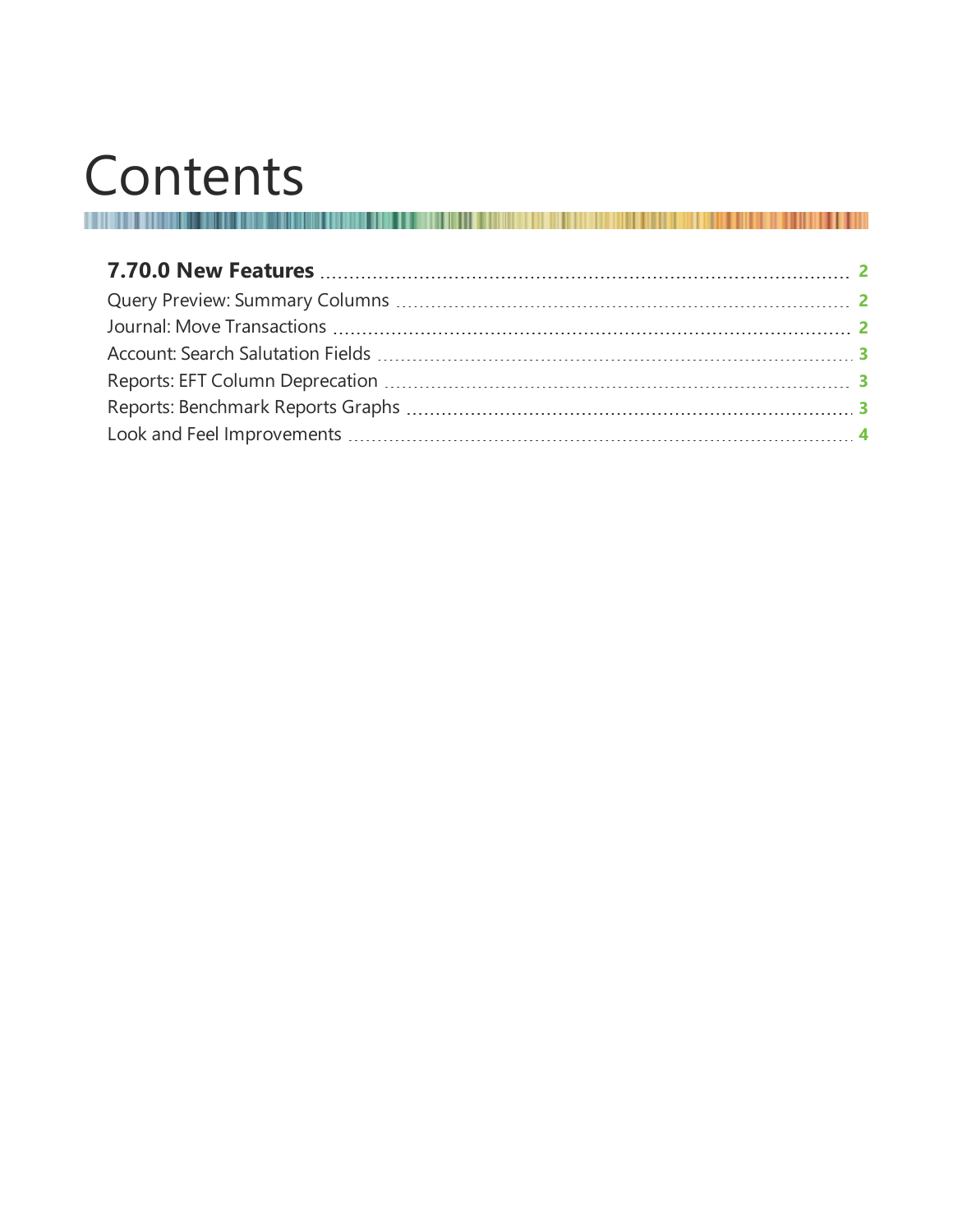

## <span id="page-1-0"></span>**7.70.0 New Features**

<span id="page-1-1"></span>This guide lists new features available in *eTapestry* 7.70.0, released on January 30, 2022.

### Query Preview: Summary Columns

To make data entry and export easier, you can select summary columns to display on Query Preview. The Summary Fields column category includes the following columns:

• Lifetime Received Total

- Year to Date Received Total
- Last Year Received Total
- First Received Date
- First Received Amount
- Last Received Date
- Last Received Amount
- Largest Received Date
- Largest Received Amount

#### **Add summary columns to Query Preview**

To add summary columns to Query Preview, select **Columns**  $\square$  on the toolbar.

You can select the Summary Fields column category in the drop down menu to narrow down columns or search for the columns in the search bar at the top of the menu to filter from the available columns.

<span id="page-1-2"></span>Select or clear the check box next to the summary columns. Select **Apply Changes** after you make your column selection to return to Query Preview. For more information, see Query Preview [Columns.](https://webfiles.blackbaud.com/files/support/helpfiles/etapestry/etapestry/content/tketapquerypreviewcolumns.html?Highlight=query%20preview)

#### Journal: Move Transactions

*Note:* This feature isn't available from individual pledge payments or recurring gifts. You will need to move transactions from the parent pledge or recurring gift schedule. All linked transactions will be moved automatically.

Based on user feedback, you can now move transactions to other accounts from the transaction's journal entry.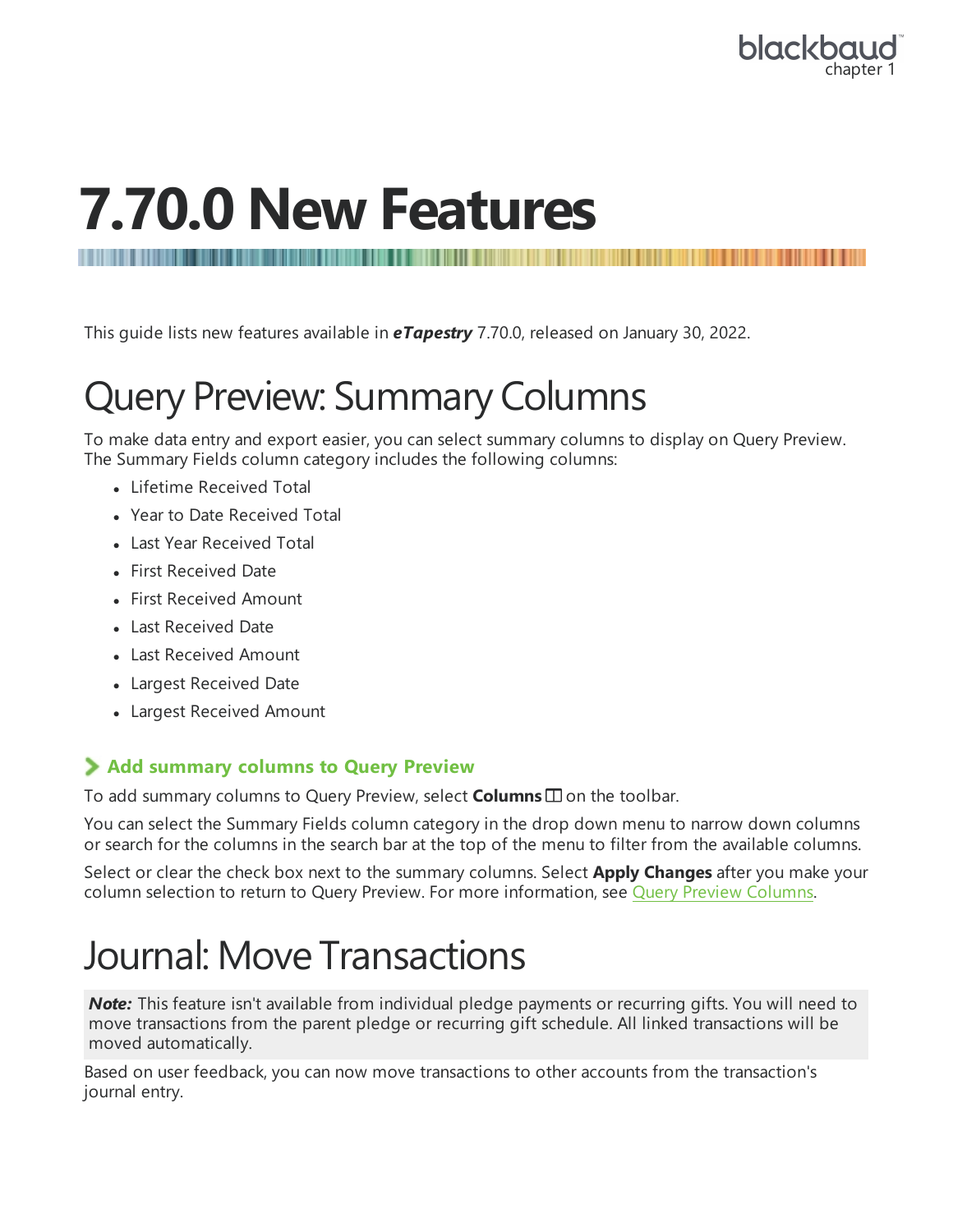

To move a transaction, from the account's Journal, select the transaction you want to move. On the journal entry, select **Move to Another Account** and search for the account or add a new one. Once you find and select the account, confirm that you want to move the transaction.

<span id="page-2-0"></span>For more information, see [Transactions](https://webfiles.blackbaud.com/files/support/helpfiles/etapestry/etapestry/content/etaptransactionoverview.html).

#### Account: Search Salutation Fields

Based on user feedback to improve your ability to find accounts quickly, you can now search for info contained in the **Short Salutation**, **Long Salutation**, and **Envelope Salutation** fields from the search bar above the menu.

### <span id="page-2-1"></span>Reports: EFT Column Deprecation

*Note:* Existing reports that include these fields will continue to run as normal. This change only applies to new reports.

With this release, the following fields will no longer be available for new reports:

- EFT Date of Birth
- EFT Drivers License Number
- EFT Drivers License State
- EFT Social Security Number
- Scheduled EFT Date of Birth
- Scheduled EFT Drivers License Number
- Scheduled EFT Drivers License State
- <span id="page-2-2"></span>• Scheduled EFT Social Security Number